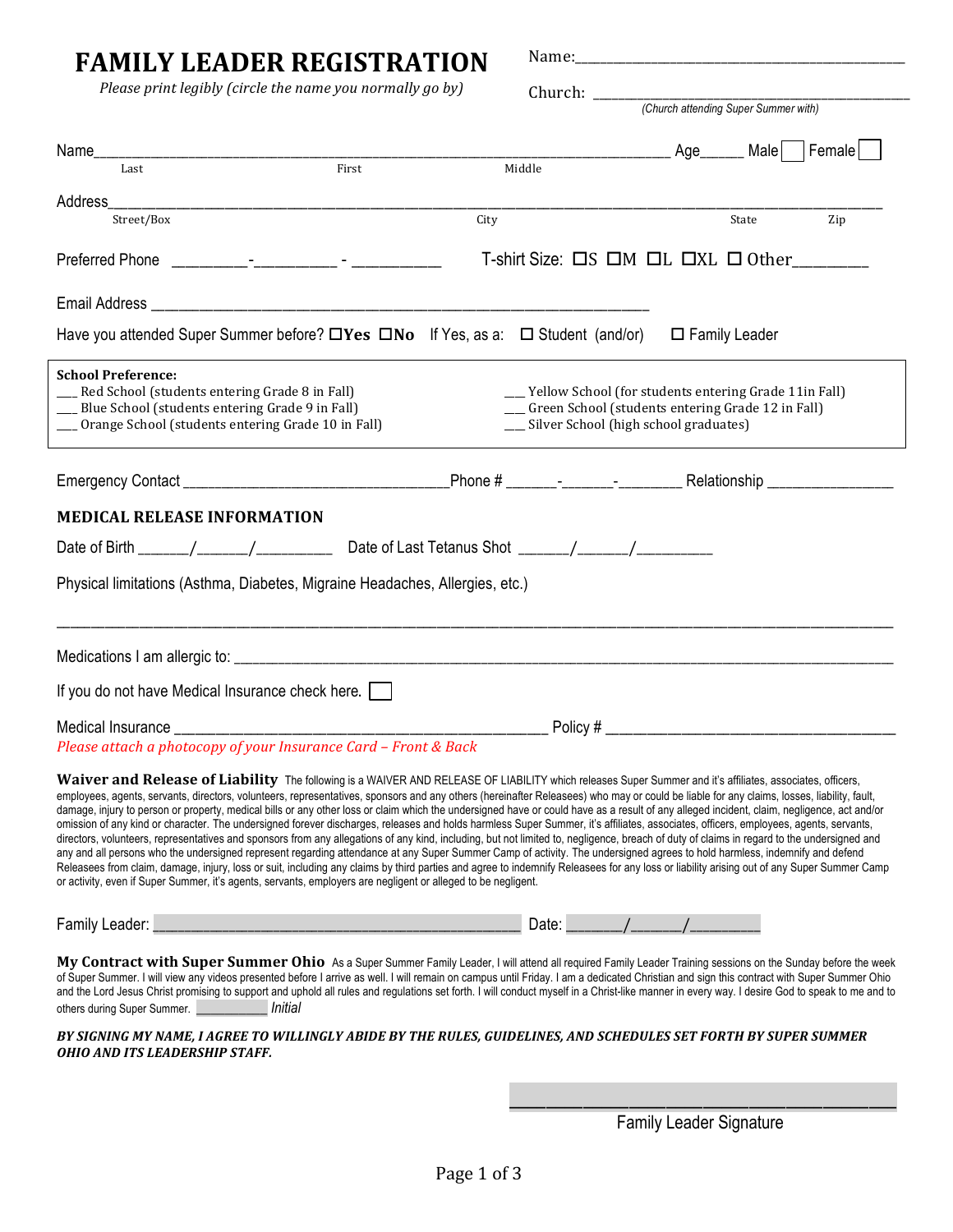1. Do you have any experience leading youth in small group discussion? If yes, briefly describe.

2. Explain in detail why you want to be a Family Leader at Super Summer.

3. Describe your salvation experience. Include how God drew you to Himself and how knowing Christ has impacted your life.

## **CHURCH HISTORY**

| Past Church Membership:                                                              |  |  |  |
|--------------------------------------------------------------------------------------|--|--|--|
|                                                                                      |  |  |  |
|                                                                                      |  |  |  |
|                                                                                      |  |  |  |
| Describe any work, paid or volunteer, you have done that involved youth or children. |  |  |  |
|                                                                                      |  |  |  |
|                                                                                      |  |  |  |